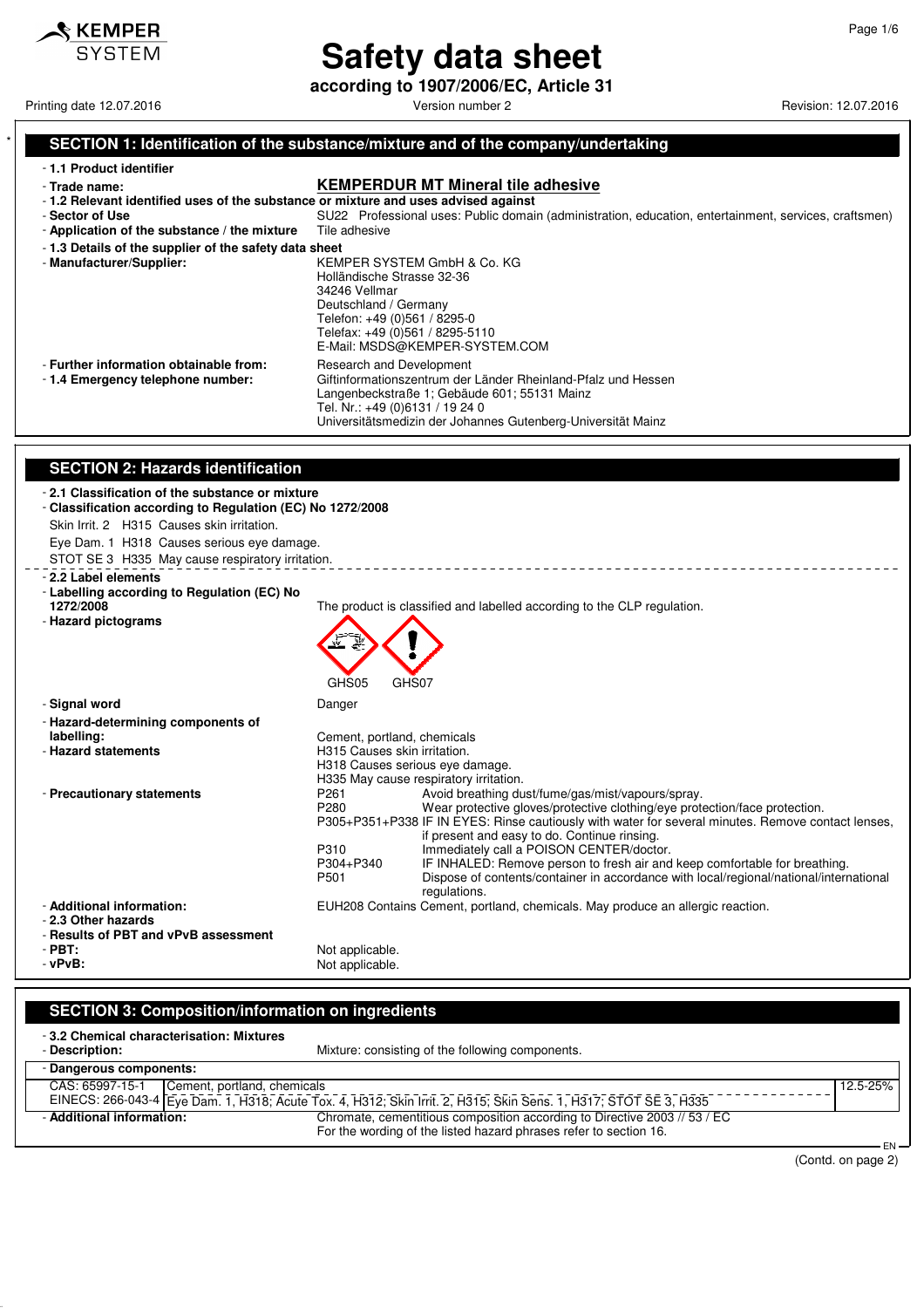KEMPER **SYSTEM** 

# **Safety data sheet**

**according to 1907/2006/EC, Article 31**

Printing date 12.07.2016 **Principal and COVID-12.07.2016** Version number 2 Revision: 12.07.2016

## **Trade name: KEMPERDUR MT Mineral tile adhesive**

(Contd. of page 1)

### **SECTION 4: First aid measures**

| -4.1 Description of first aid measures<br>- General information:   | Immediately remove any clothing soiled by the product.<br>Symptoms of poisoning may even occur after several hours; therefore medical observation for at least 48<br>hours after the accident.<br>Do not leave affected persons unattended.<br>Personal protection for the First Aider.<br>Take affected persons out of danger area and lay down. |
|--------------------------------------------------------------------|---------------------------------------------------------------------------------------------------------------------------------------------------------------------------------------------------------------------------------------------------------------------------------------------------------------------------------------------------|
| - After inhalation:                                                | Supply fresh air and to be sure call for a doctor.                                                                                                                                                                                                                                                                                                |
|                                                                    | In case of unconsciousness place patient stably in side position for transportation.<br>Supply fresh air; consult doctor in case of complaints.                                                                                                                                                                                                   |
| - After skin contact:                                              | Immediately wash with water and soap and rinse thoroughly.                                                                                                                                                                                                                                                                                        |
| - After eye contact:                                               | Rinse opened eye for several minutes under running water. If symptoms persist, consult a doctor.<br>Protect unharmed eye.                                                                                                                                                                                                                         |
| - After swallowing:                                                | If symptoms persist consult doctor.                                                                                                                                                                                                                                                                                                               |
| -4.2 Most important symptoms and effects,                          |                                                                                                                                                                                                                                                                                                                                                   |
| both acute and delayed<br>-4.3 Indication of any immediate medical | No further relevant information available.                                                                                                                                                                                                                                                                                                        |
| attention and special treatment needed                             | No further relevant information available.                                                                                                                                                                                                                                                                                                        |
|                                                                    |                                                                                                                                                                                                                                                                                                                                                   |

### **SECTION 5: Firefighting measures**

| - 5.1 Extinguishing media                                                                     | Use fire extinguishing methods suitable to surrounding conditions.                                   |
|-----------------------------------------------------------------------------------------------|------------------------------------------------------------------------------------------------------|
| - Suitable extinguishing agents:                                                              | Alcohol resistant foam                                                                               |
| -5.2 Special hazards arising from the<br>substance or mixture<br>-5.3 Advice for firefighters | No further relevant information available.                                                           |
| - Protective equipment:                                                                       | Do not inhale explosion gases or combustion gases.                                                   |
| - Additional information                                                                      | Dispose of fire debris and contaminated fire fighting water in accordance with official regulations. |

| <b>SECTION 6: Accidental release measures</b>                               |                                                                                                                                                                                                                |  |
|-----------------------------------------------------------------------------|----------------------------------------------------------------------------------------------------------------------------------------------------------------------------------------------------------------|--|
| -6.1 Personal precautions, protective<br>equipment and emergency procedures | Wear protective equipment. Keep unprotected persons away.<br>Ensure adequate ventilation                                                                                                                       |  |
| - 6.2 Environmental precautions:                                            | Inform respective authorities in case of seepage into water course or sewage system.<br>Do not allow to enter sewers/ surface or ground water.<br>Prevent from spreading (e.g. by damming-in or oil barriers). |  |
| -6.3 Methods and material for containment<br>and cleaning up:               | Dispose contaminated material as waste according to item 13.<br>Ensure adequate ventilation.<br>Do not flush with water or aqueous cleansing agents                                                            |  |
| -6.4 Reference to other sections                                            | See Section 7 for information on safe handling.<br>See Section 8 for information on personal protection equipment.<br>See Section 13 for disposal information.                                                 |  |

# **SECTION 7: Handling and storage**

| -7.1 Precautions for safe handling                                              | Prevent formation of dust.<br>Thorough dedusting.<br>Store in cool, dry place in tightly closed receptacles.<br>Ensure good ventilation/exhaustion at the workplace.<br>Use only in well ventilated areas. |                              |
|---------------------------------------------------------------------------------|------------------------------------------------------------------------------------------------------------------------------------------------------------------------------------------------------------|------------------------------|
| - Information about fire - and explosion                                        |                                                                                                                                                                                                            |                              |
| protection:                                                                     | The product is not flammable.                                                                                                                                                                              |                              |
| -7.2 Conditions for safe storage, including any incompatibilities<br>- Storage: |                                                                                                                                                                                                            |                              |
| - Requirements to be met by storerooms and                                      |                                                                                                                                                                                                            |                              |
| receptacles:                                                                    | Provide solvent resistant, sealed floor.                                                                                                                                                                   |                              |
| - Information about storage in one common                                       |                                                                                                                                                                                                            |                              |
| storage facility:                                                               | Store away from foodstuffs.                                                                                                                                                                                |                              |
| - Further information about storage                                             |                                                                                                                                                                                                            |                              |
| conditions:                                                                     | Protect from frost.<br>Store in dry conditions.                                                                                                                                                            |                              |
|                                                                                 | Keep container tightly sealed.                                                                                                                                                                             |                              |
| - Storage class:                                                                | 13                                                                                                                                                                                                         | (Contd. on page 3)<br>· EN — |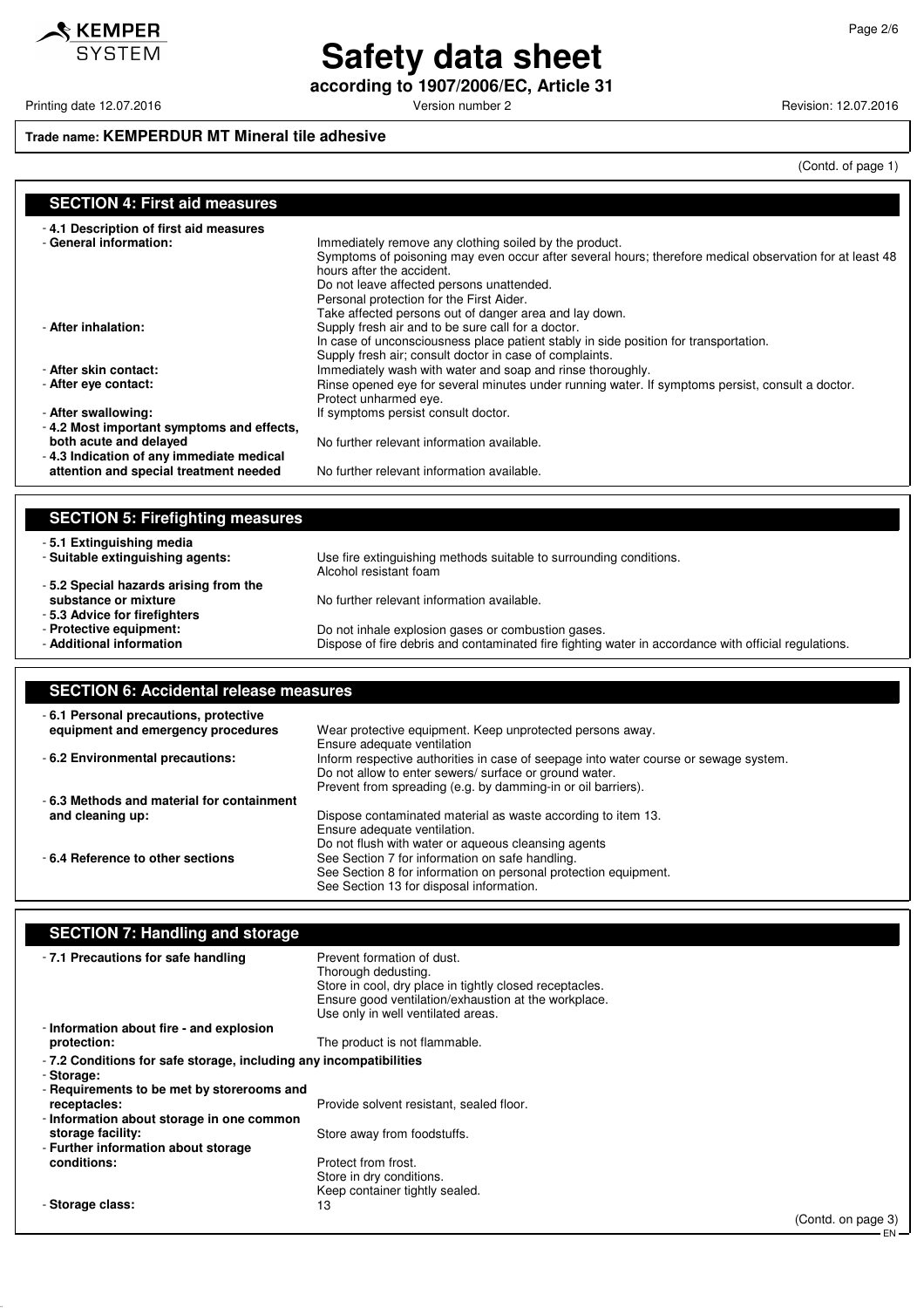**Safety data sheet according to 1907/2006/EC, Article 31**

Printing date 12.07.2016 **Principal and COVID-12.07.2016** Version number 2 Revision: 12.07.2016

 $\triangle$  KEMPER **SYSTEM** 

## **Trade name: KEMPERDUR MT Mineral tile adhesive**

| - 7.3 Specific end use(s)                                                           | (Contd. of page 2)<br>No further relevant information available.                                                                                                                                                                                                                                                                                                                                                                                                 |
|-------------------------------------------------------------------------------------|------------------------------------------------------------------------------------------------------------------------------------------------------------------------------------------------------------------------------------------------------------------------------------------------------------------------------------------------------------------------------------------------------------------------------------------------------------------|
|                                                                                     |                                                                                                                                                                                                                                                                                                                                                                                                                                                                  |
| <b>SECTION 8: Exposure controls/personal protection</b>                             |                                                                                                                                                                                                                                                                                                                                                                                                                                                                  |
| - Additional information about design of<br>technical facilities:                   | No further data; see item 7.                                                                                                                                                                                                                                                                                                                                                                                                                                     |
| -8.1 Control parameters                                                             |                                                                                                                                                                                                                                                                                                                                                                                                                                                                  |
| - Ingredients with limit values that require monitoring at the workplace:           |                                                                                                                                                                                                                                                                                                                                                                                                                                                                  |
| 65997-15-1 Cement, portland, chemicals                                              |                                                                                                                                                                                                                                                                                                                                                                                                                                                                  |
| WEL Long-term value: 10* 4** mg/m <sup>3</sup><br>*inhalable dust **respirable dust |                                                                                                                                                                                                                                                                                                                                                                                                                                                                  |
| - Additional information:                                                           | The lists valid during the making were used as basis.                                                                                                                                                                                                                                                                                                                                                                                                            |
| - 8.2 Exposure controls                                                             |                                                                                                                                                                                                                                                                                                                                                                                                                                                                  |
| - Personal protective equipment:                                                    |                                                                                                                                                                                                                                                                                                                                                                                                                                                                  |
| - General protective and hygienic measures:                                         | Keep away from foodstuffs, beverages and feed.<br>The usual precautionary measures are to be adhered to when handling chemicals.<br>Immediately remove all soiled and contaminated clothing<br>Wash hands before breaks and at the end of work.<br>Avoid contact with the eyes and skin.                                                                                                                                                                         |
| - Respiratory protection:                                                           | Use suitable respiratory protective device in case of insufficient ventilation.<br>Filter A/P2<br>Not necessary if room is well-ventilated.                                                                                                                                                                                                                                                                                                                      |
| - Protection of hands:                                                              | Protective gloves<br>Only use chemical-protective gloves with CE-labelling of category III.<br>The glove material has to be impermeable and resistant to the product/ the substance/ the<br>preparation.<br>Selection of the glove material on consideration of the penetration times, rates of diffusion<br>and the degradation                                                                                                                                 |
| - Material of gloves                                                                | The selection of the suitable gloves does not only depend on the material, but also on further marks of<br>quality and varies from manufacturer to manufacturer. As the product is a preparation of several<br>substances, the resistance of the glove material can not be calculated in advance and has therefore to<br>be checked prior to the application.<br>Nitrile rubber, NBR<br>Butyl rubber, BR<br>Recommended thickness of the material: $\geq 0.5$ mm |
| - Penetration time of glove material                                                | For the mixture of chemicals mentioned below the penetration time has to be at least 480 minutes<br>(Permeation according to EN 374 Part 3: Level≥6).                                                                                                                                                                                                                                                                                                            |
| - Eye protection:                                                                   | Tightly sealed goggles                                                                                                                                                                                                                                                                                                                                                                                                                                           |
| - Body protection:                                                                  | Protective work clothing<br>Impervious protective clothing                                                                                                                                                                                                                                                                                                                                                                                                       |

# **SECTION 9: Physical and chemical properties**

| -9.1 Information on basic physical and chemical properties<br>- General Information |                                    |
|-------------------------------------------------------------------------------------|------------------------------------|
| - Appearance:                                                                       |                                    |
| Form:                                                                               | Solid                              |
| Colour:                                                                             | According to product specification |
| - Odour:                                                                            | <b>Odourless</b>                   |
| - Odour threshold:                                                                  | Not determined.                    |
| - pH-value at 20 $°C$ :                                                             | 11.0 - 13.5 (wässrige Suspension)  |
| - Change in condition                                                               |                                    |
| Melting point/Melting range:                                                        | $>1000$ °C                         |
| Boiling point/Boiling range:                                                        | Undetermined.                      |
| - Flash point:                                                                      | Not applicable.                    |
| - Flammability (solid, gaseous):                                                    | Not determined.                    |
| - Ignition temperature:                                                             |                                    |
| <b>Decomposition temperature:</b>                                                   | Not determined.                    |
|                                                                                     | $\sqrt{2}$ $\sqrt{2}$ $\sqrt{2}$   |

(Contd. on page 4) EN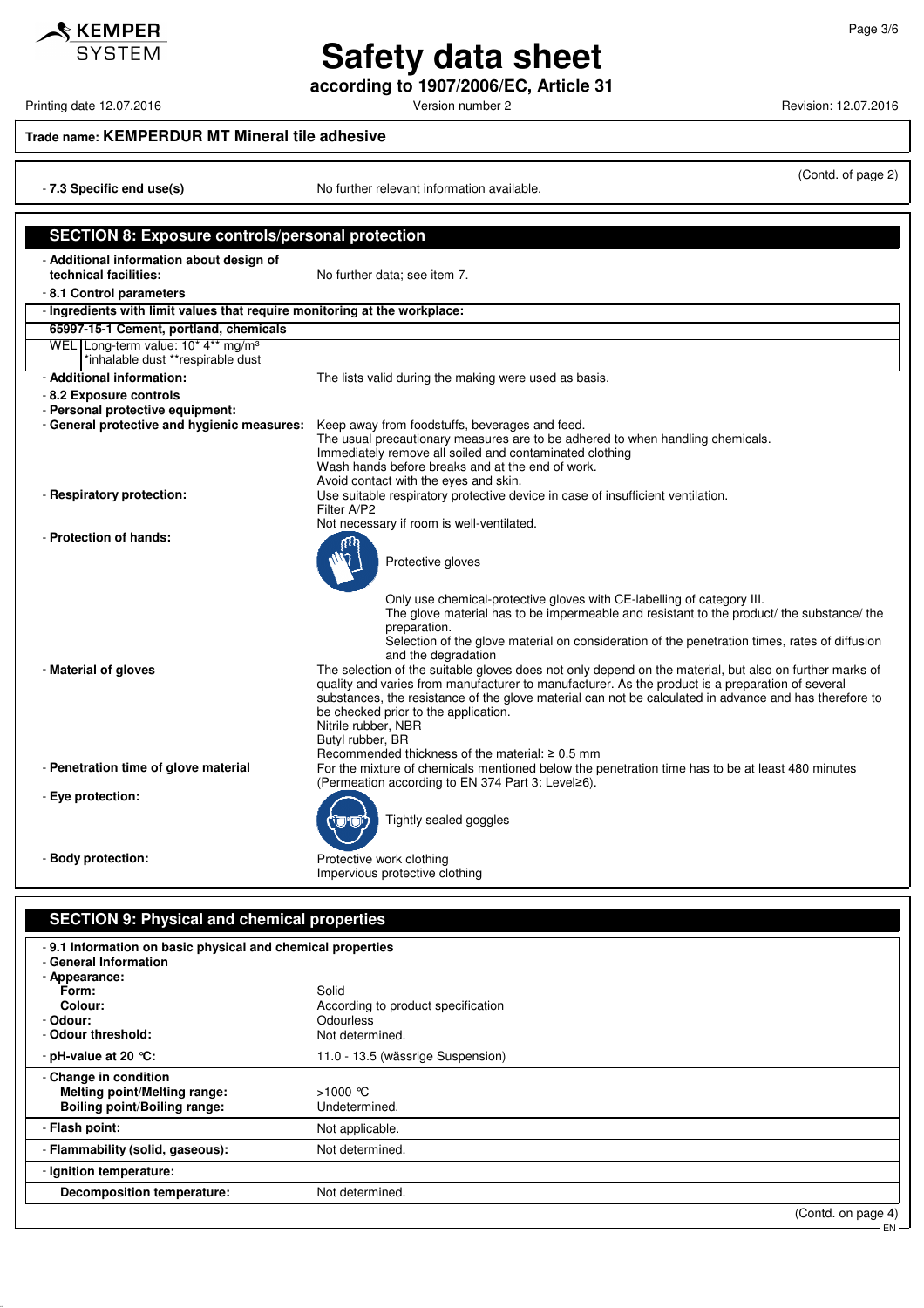

# **Safety data sheet**

**according to 1907/2006/EC, Article 31**

Printing date 12.07.2016 **Principal and Contract Contract Contract Contract Contract Contract Contract Contract Contract Contract Contract Contract Contract Contract Contract Contract Contract Contract Contract Contract Co** 

### **Trade name: KEMPERDUR MT Mineral tile adhesive**

|                                                                                        | (Contd. of page 3)                                                               |
|----------------------------------------------------------------------------------------|----------------------------------------------------------------------------------|
| - Self-igniting:                                                                       | Product is not selfigniting.                                                     |
| - Danger of explosion:                                                                 | Product does not present an explosion hazard.                                    |
| - Explosion limits:<br>Lower:<br>Upper:                                                | Not determined.<br>Not determined.                                               |
| - Density at 20 $°C$ :<br>- Relative density<br>- Vapour density<br>- Evaporation rate | $3.5$ g/cm <sup>3</sup><br>Not determined.<br>Not applicable.<br>Not applicable. |
| - Solubility in / Miscibility with<br>water at 20 $°C$ :                               | max. $3$ g/l                                                                     |
| - Partition coefficient (n-octanol/water):                                             | Not determined.                                                                  |
| - Viscosity:<br>Dynamic:<br>Kinematic:<br>- 9.2 Other information                      | Not applicable.<br>Not applicable.<br>No further relevant information available. |

### **SECTION 10: Stability and reactivity**

- **10.2 Chemical stability**

- **10.1 Reactivity** No further relevant information available.

- **Thermal decomposition / conditions to be**
- **avoided:** No decomposition if used according to specifications.<br>**10.3 Possibility of hazardous reactions** No dangerous reactions known. - 10.3 Possibility of hazardous reactions<br>- 10.4 Conditions to avoid
	- -
- **10.4 Conditions to avoid**<br> **10.5 Incompatible materials:** No further relevant information available.
- **10.5 Incompatible materials:** No further relevant information available. No dangerous decomposition products known.

#### **SECTION 11: Toxicological information** - **11.1 Information on toxicological effects** Based on available data, the classification criteria are not met. - **LD/LC50 values relevant for classification: 65997-15-1 Cement, portland, chemicals** Dermal LD50 2000 mg/kg (rabbit) (24 h) Inhalative LC50/4 h 5000 mg/l (rat)  $(24 h)$ - **Primary irritant effect:** - **Skin corrosion/irritation** Causes skin irritation. - **Serious eye damage/irritation** Causes serious eye damage. - **Respiratory or skin sensitisation** Based on available data, the classification criteria are not met. - **CMR effects (carcinogenity, mutagenicity and toxicity for reproduction)**

No further relevant information available.

- **Germ cell mutagenicity** Based on available data, the classification criteria are not met. - **Carcinogenicity** Based on available data, the classification criteria are not met.<br>- **Reproductive toxicity** Based on available data, the classification criteria are not met. Based on available data, the classification criteria are not met. **- STOT-single exposure May cause respiratory irritation.**<br>**- STOT-repeated exposure May caused on available data, the cla** Based on available data, the classification criteria are not met. - **Aspiration hazard** Based on available data, the classification criteria are not met.

### **SECTION 12: Ecological information**

#### - **12.1 Toxicity**

- **Aquatic toxicity:**<br>  **12.2 Persistence and degradability** No further relevant information available.
- 
- 
- 
- **Additional ecological information:**
- 

- **12.3 Bioaccumulative potential** No further relevant information available.<br>- **12.4 Mobility in soil** No further relevant information available. No further relevant information available. - **General notes:** Water hazard class 1 (German Regulation) (Self-assessment): slightly hazardous for water Do not allow undiluted product or large quantities of it to reach ground water, water course or sewage system.

Must not reach sewage water or drainage ditch undiluted or unneutralised.

(Contd. on page 5)

EN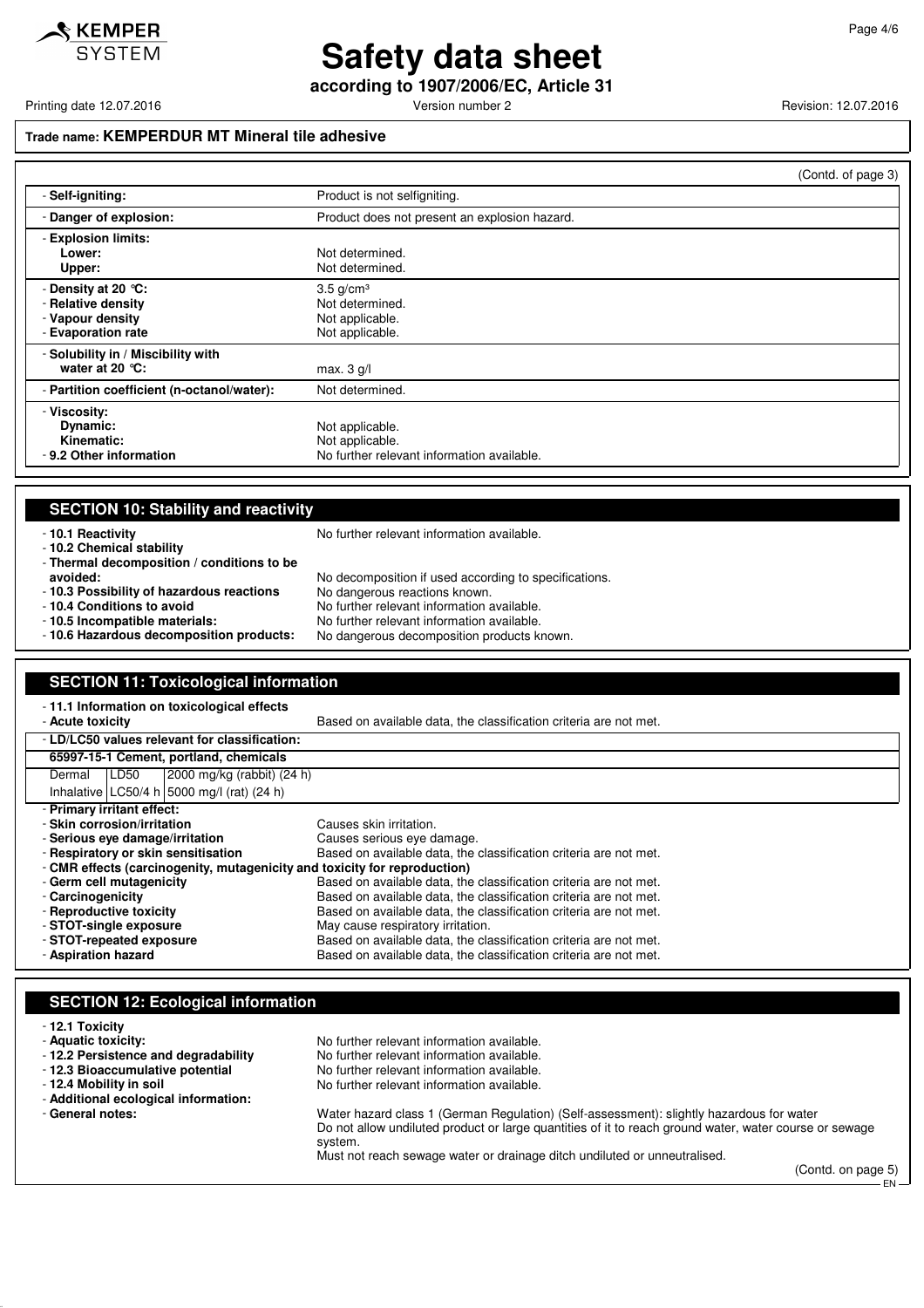

**Safety data sheet according to 1907/2006/EC, Article 31**

Printing date 12.07.2016 **Principal and COVID-12.07.2016** Version number 2 Revision: 12.07.2016

KEMPER **SYSTEM** 

### **Trade name: KEMPERDUR MT Mineral tile adhesive**

| -12.5 Results of PBT and vPvB assessment | (Contd. of page 4)<br>Rinse off of bigger amounts into drains or the aguatic environment may lead to increased pH-values. A<br>high pH-value harms aguatic organisms. In the dilution of the use-level the pH-value is considerably<br>reduced, so that after the use of the product the aqueous waste, emptied into drains, is only low water-<br>dangerous. |
|------------------------------------------|---------------------------------------------------------------------------------------------------------------------------------------------------------------------------------------------------------------------------------------------------------------------------------------------------------------------------------------------------------------|
| $-$ PBT:                                 | Not applicable.                                                                                                                                                                                                                                                                                                                                               |
| - vPvB:                                  | Not applicable.                                                                                                                                                                                                                                                                                                                                               |
| -12.6 Other adverse effects              | No further relevant information available.                                                                                                                                                                                                                                                                                                                    |
|                                          |                                                                                                                                                                                                                                                                                                                                                               |

| - European waste catalogue<br>17 01 01 Concrete                                                                   | Must not be disposed together with household garbage. Do not allow product to reach sewage system. |
|-------------------------------------------------------------------------------------------------------------------|----------------------------------------------------------------------------------------------------|
|                                                                                                                   |                                                                                                    |
|                                                                                                                   |                                                                                                    |
| 01 03 99 wastes not otherwise specified                                                                           |                                                                                                    |
| 17 09 04   mixed construction and demolition wastes other than those mentioned in 17 09 01, 17 09 02 and 17 09 03 |                                                                                                    |
| - Uncleaned packaging:<br>- Recommendation:<br>Disposal must be made according to official regulations.           |                                                                                                    |

| <b>SECTION 14: Transport information</b> |  |
|------------------------------------------|--|
|                                          |  |

**SECTION 13: Disposal considerations**

| - 14.1 UN-Number<br>- ADR, ADN, IMDG, IATA                          | Void            |  |
|---------------------------------------------------------------------|-----------------|--|
| - 14.2 UN proper shipping name<br>- ADR, ADN, IMDG, IATA            | Void            |  |
| -14.3 Transport hazard class(es)                                    |                 |  |
| - ADR, ADN, IMDG, IATA                                              |                 |  |
| - Class                                                             | Void            |  |
| -14.4 Packing group<br>- ADR, IMDG, IATA                            | Void            |  |
| - 14.5 Environmental hazards:                                       |                 |  |
| - Marine pollutant:                                                 | No              |  |
| - 14.6 Special precautions for user                                 | Not applicable. |  |
| -14.7 Transport in bulk according to Annex II of Marpol and the IBC |                 |  |
| Code                                                                | Not applicable. |  |
| - UN "Model Regulation":                                            | Void            |  |

| <b>SECTION 15: Regulatory information</b>                                                                                                                                                                 |                                                                                                                                                                                                                                                                                |  |  |  |
|-----------------------------------------------------------------------------------------------------------------------------------------------------------------------------------------------------------|--------------------------------------------------------------------------------------------------------------------------------------------------------------------------------------------------------------------------------------------------------------------------------|--|--|--|
| -15.1 Safety, health and environmental<br>regulations/legislation specific for the<br>substance or mixture                                                                                                | Low-chromate preparation containing cement in accordance with Directive 2003/53/EC. The preparation<br>is low-chromate because, due to the use of additives, the content of sensitising hexavalent chromium<br>has been reduced to below 2 ppm relative to the cement content. |  |  |  |
| - Directive 2012/18/EU<br>- Named dangerous substances - ANNEX I<br>- 15.2 Chemical safety assessment:                                                                                                    | None of the ingredients is listed.<br>A Chemical Safety Assessment has not been carried out.                                                                                                                                                                                   |  |  |  |
| <b>SECTION 16: Other information</b>                                                                                                                                                                      |                                                                                                                                                                                                                                                                                |  |  |  |
| This information is based on our present knowledge. However, this shall not constitute a guarantee for any specific product features and shall not<br>establish a legally valid contractual relationship. |                                                                                                                                                                                                                                                                                |  |  |  |
| - Relevant phrases                                                                                                                                                                                        | H312 Harmful in contact with skin.<br>H315 Causes skin irritation.<br>H317 May cause an allergic skin reaction.<br>H318 Causes serious eye damage.<br>H335 May cause respiratory irritation.                                                                                   |  |  |  |
| - Department issuing SDS:<br>- Contact:<br>- Abbreviations and acronyms:                                                                                                                                  | research & development<br>research & development<br>ADR: Accord européen sur le transport des marchandises dangereuses par Route (European Agreement concerning the International<br>Carriage of Dangerous Goods by Road)                                                      |  |  |  |

(Contd. on page 6) EN